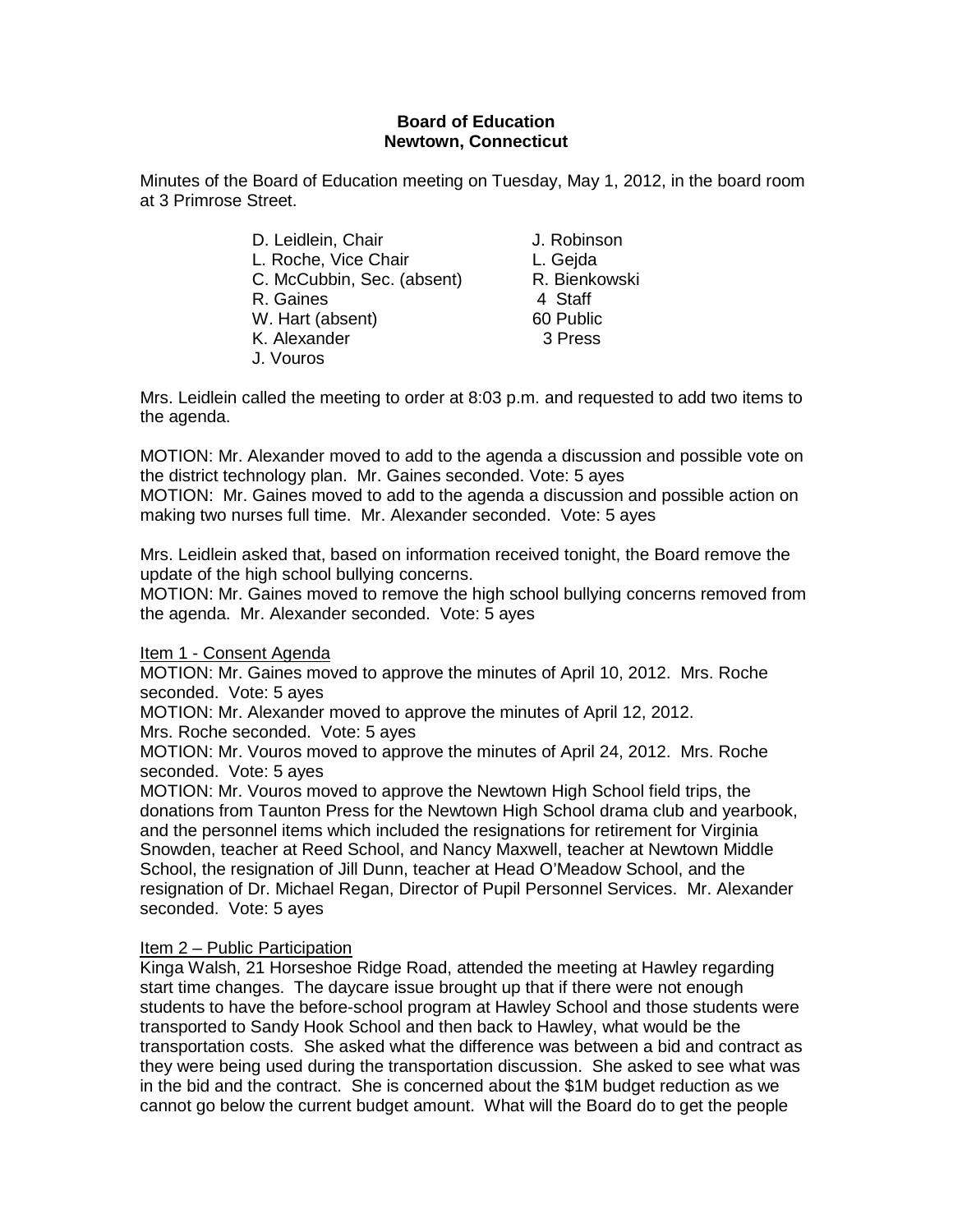Board of Education **Contract Contract Contract Contract Contract Contract Contract Contract Contract Contract Contract Contract Contract Contract Contract Contract Contract Contract Contract Contract Contract Contract Cont** 

out to vote? Also, if full-day kindergarten is not implemented, is the cost for the noon day buses in the budget? She suggested bringing in an independent auditor to resolve questions on where the money goes.

Mrs. Leidlein stated that money for mid-day bus runs is not in the budget. Jennifer Sims, 78 Possum Ridge, is a St. Rose parent who is concerned about Reed students on their buses with elementary children.

Michelle Assante, 16 Wendover Road, referred to Mrs. Leidlein's email which said the Hawley School time change was not a budget issue but a result of the contract and reduction of buses. She thought they presented a bid that would allow us to reduce 4 buses. The bus company offered additional reductions of 2 to 4 buses. Mrs. Leidlein said the contract stated a daily rate not the number of buses.

Mrs. Assante said 2 more buses were reduced and John Kortze said to reduce 2 more. The only scenario after that was with Hawley School on the same tier.

Mrs. Leidlein said putting Hawley on the same tier has to do with staff development. Mrs. Assante asked what it would cost for the elementary buses to be on the early schedule.

Mrs. Leidlein stated that we didn't look at that because it doesn't work time-wise. It means we would have to add buses.

Andrew Gardner, 4 Mt. Pleasant Terrace,  $5<sup>th</sup>$  grade, spoke about losing his bus driver who is dedicated. It isn't fair to drive them out of business.

# Item 3 – Reports

#### Correspondence:

Mrs. Leidlein said several emails were received regarding St. Rose buses, Hawley start times, full-day kindergarten and budget concerns.

# Chair Report:

Mrs. Leidlein was contacted by Mrs. Llodra regarding the various board chairs having a public Q & A program regarding the budget. It will be moderated by Curtiss Clark from the *Bee* and will be held May 7, 2012 at the municipal center from 6:30 to 7:30 p.m. The public can submit questions ahead of time through the *Bee*.

# Superintendent's Report:

Dr. Robinson said that she and Dr. Gejda along with teacher volunteers spent the Sunday and Monday night before the referendum calling to remind people to vote. Last week she attended a Harvard Seminar Wednesday night through Friday which is why she did not attend Legislative Council meeting. The seminar featured Richard Elmore on how the organization has to restructure to increase student learning. Dr. Robinson also addressed the questions regarding declining enrollment and reported on statistics from October 1, 2010 to October 1, 2011. It shows a decline of 151 students excluding preschool but is throughout the district. What we have to look at is a particular grade level to determine if there is enough decline in enrollment to remove a teacher.

# Subcommittee Chair Reports:

Mr. Vouros spoke about the curriculum meetings he attended with Reed and high school staff.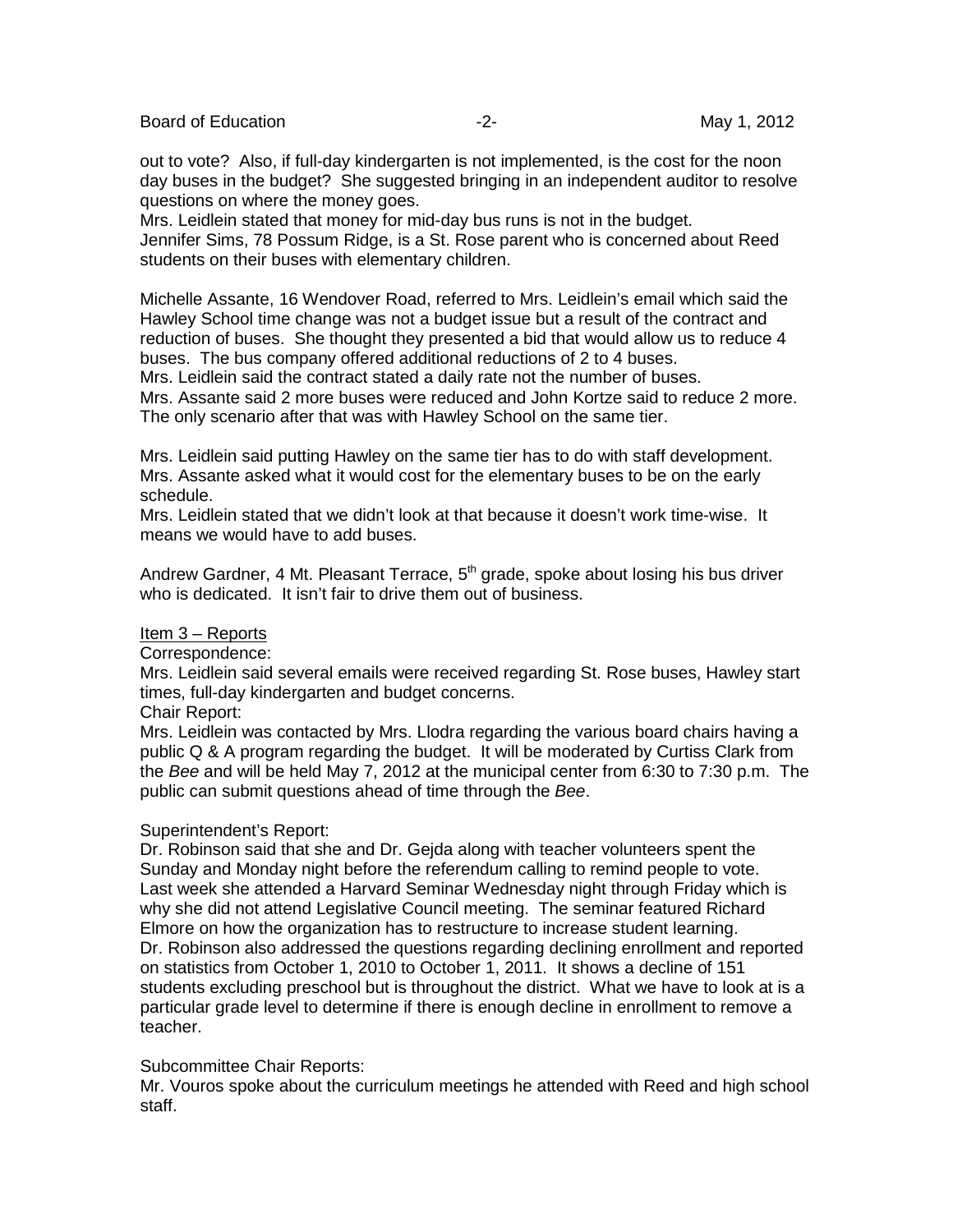Mrs. Roche said they will have a first review of the second half of 9000 series policies at the next Board meeting.

### Item 4 – Old Business

# Budget:

Mrs. Leidlein said the budget discussion will have to wait until the referendum is passed and asked the Board to request any information that would help them. Mr. Alexander requested clarification on full-day kindergarten costs and any additional busing costs. The budget doesn't contain costs for mid-day school runs. We need the exact costs with the busing back in.

Mr. Vouros wanted to know the legal costs we are incurring and in what areas. He asked for a detailed breakdown as to where the legal costs are for the district. He also asked to know when the Human Resources Director was hired and her job description. We are all concerned about transportation issues and want to provide information for the public.

Mrs. Roche wants to know what the transportation costs would be for the tiers and if MTM buses were going to All Star. She also wants a complete breakdown of where transportation money is going for all the options and have another discussion with All Star. We want to know how the tiers were designed.

Mrs. Leidlein wants a better understanding of bus routes this year and what All Star will do next year and also MTM for next year. She wants to see it broken down by transportation company, what is budgeted for and what changes were made in who will be taking over the routes. She asked for a breakdown by school for each company for this year and next year.

#### Review of Transportation Discussions:

Mrs. Leidlein said after the meeting at Hawley School many are concerned about daycare with the time change, extended time in school and safety concerns with more parents picking up children.

Mrs. Roche said at the St. Rose meeting there was concern if there weren't enough children signed up for the Education Connection program for before and after school daycare. What happens if the minimum of 18 students are not participating? Dr. Robinson said Mrs. Peters was going to conduct a survey of Hawley parents to see if there was interest. Education Connection would be willing to bring them into another location.

Mrs. Roche said there were also St. Rose concerns that they were not informed earlier in the process and why they had to share tiers with Reed with concerns about the age difference riding the same buses. The spoke about videos, the safety on the buses, student behavior, getting to school on time, and keeping the same bus stops. Mr. Alexander asked if their questions were answered at the meeting to which Mrs. Roche said they were for the most part.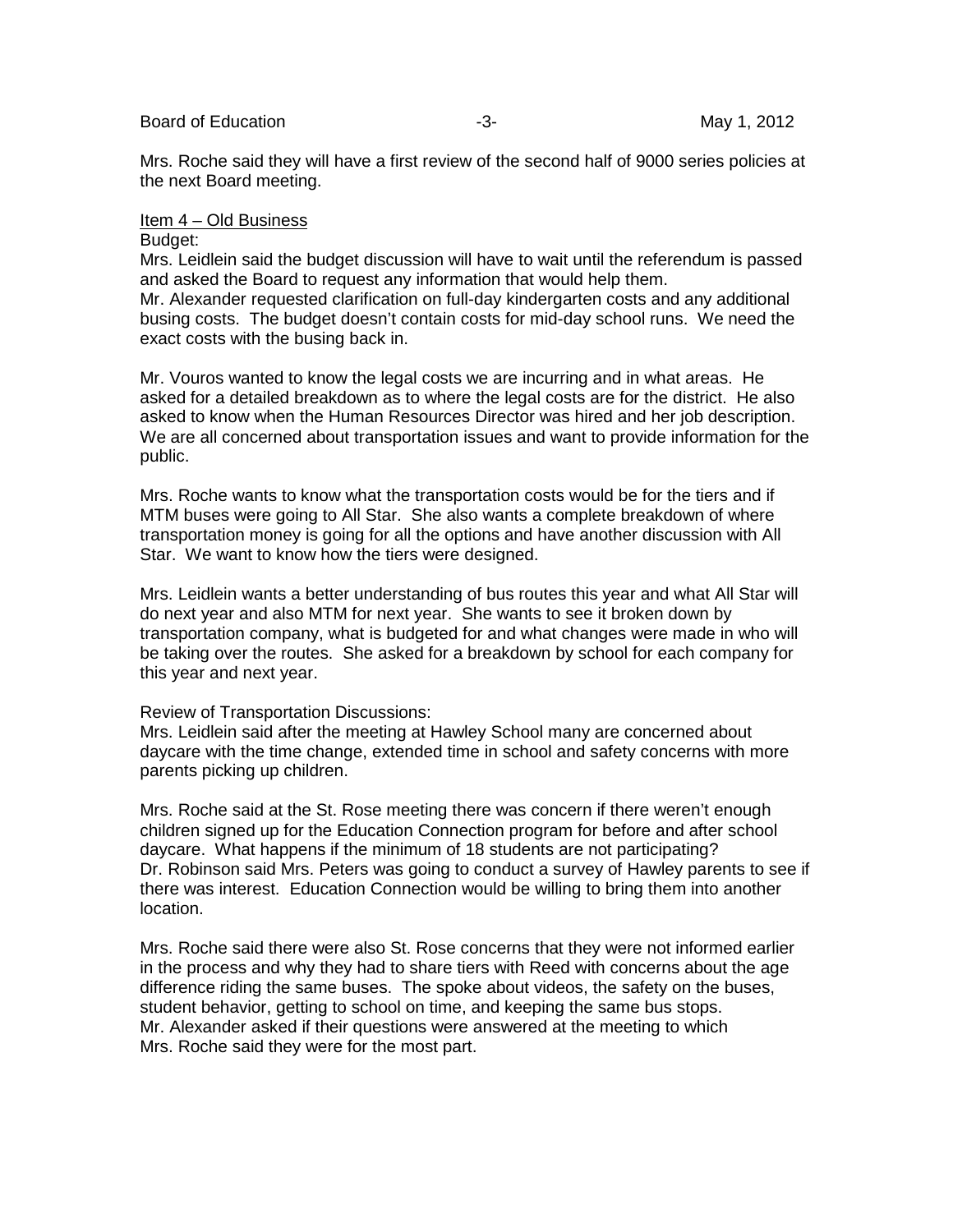Discussion of Superintendent's Evaluation:

Mrs. Leidlein said the Board agreed to have a member of CABE, Nick Caruso, to assist in the Superintendent's evaluation. In speaking to him we found he was not available for the next two months. We spoke to two attorneys, Floyd Dugas and Fred Dorsey, who have similar rates at \$225 per hour.

MOTION: Mrs. Roche moved to hire Fred Dorsey as a consultant to help in the Superintendent's evaluation. Mr. Vouros seconded.

Mr. Alexander asked if there was anyone else from CABE who could do this. Mrs. Leidlein said there wasn't.

Mr. Gaines asked if he was asked to recommend someone else

Mrs. Roche did not ask if there was anyone else.

Mr. Gaines feels we should check with them before we spend \$225 per hour.

Mrs. Roche said we should move forward and already spoke to Mr. Dorsey. We have to decide tonight.

Mr. Vouros asked if there was someone else at CABE.

Dr. Robinson said she was not sure of Patrice McCarthy does this. She reminded the Board that this was not deadline driven and could be done when Mr. Caruso was available.

Mrs. Leidlein said she wanted this done before June 30.

Mr. Gaines feels we should pursue CABE further before we hire an outside attorney and was not comfortable hiring Fred Dorsey without knowing anything about him. A decision should wait until we check with CABE.

Mr. Vouros said he knew Fred Dorsey was legal counsel for the Board of Education in Newtown and is sure he is well qualified.

Vote: 3 ayes 2 nays – Richard and Keith

Mrs. Leidlein would check with CABE to see if anyone else is available.

#### Item 5 – New Business

Copier Contract:

Mr. Bienkowski spoke about the current contract which is for four years. Five companies requested our RFP and we received two proposals. One was from Aztec and the other from Oce, our current provider. The difference between them is \$2,420 per year. Our budget is based on our estimated cost of \$210,000 this year. Oce is a larger company and we have been satisfied with their service. He recommends Oce with a proposal for \$216,000. It also includes a buy out of \$49,000 which is a significant savings. We can apply it to this fiscal year and/or to the future year.

Mrs. Roche asked about maintenance of the machines and asked if there was anything in the contract about how soon they respond to addressing machines that break down constantly.

Mr. Bienkowski said the service rep reports to the school. If we have continuing problems not due to the environment conditions in the schools that we can't control, we expect to have a loaner brought in.

Mrs. Leidlein asked if it was advisable to negotiate a 4-year contract or would we get a better deal after a year.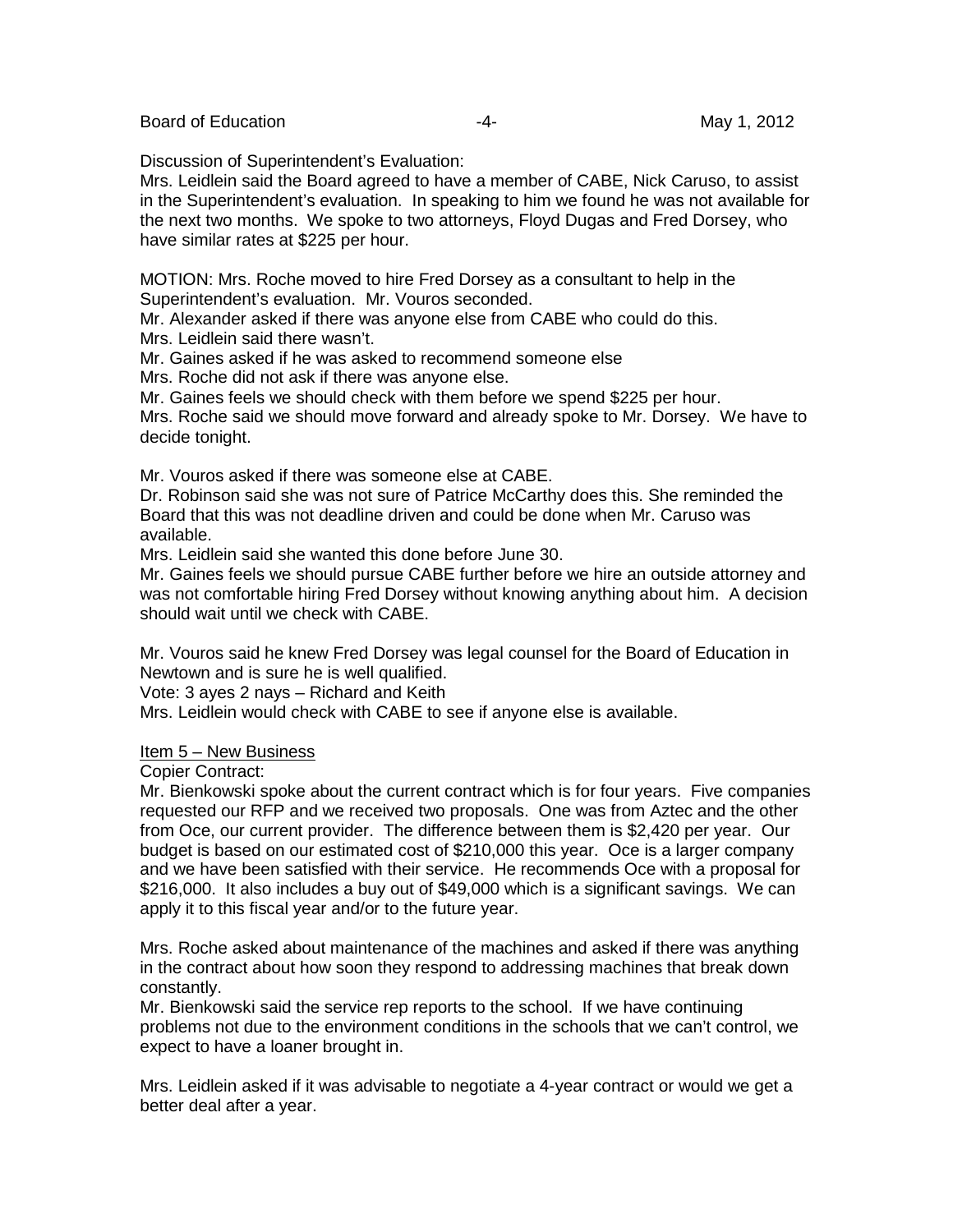Board of Education **-5-** Formulation **-5-** May 1, 2012

Mr. Bienkowski said it would be more costly to do a yearly contract. Mrs. Leidlein was concerned about approving a contract over what we have in our budget.

Mr. Bienkowski said he feels they will get it to the \$210,000 budget amount.

MOTION: Mr. Gaines moved that the Board of Education approve a four-year contract with Oce North America effective July 1, 2012 through June 30, 2017, which is based on their proposal dated April 25, 2012. Mr. Alexander seconded. Vote: 5 ayes

Current Expenditure Balance Disposition:

Mr. Bienkowski said at the last meeting he told the Board he would bring them suggestions for spending the remaining balances from this fiscal year which total \$222,000. He provided a prioritized list of items from plant maintenance and technology. Mr. Gaines felt that technology licensing was very important.

MOTION: Mr. Gaines moved that the Board of Education authorize the expenditure of projected year-end balance funds from the 2011-12 fiscal year to be spent in priority order listed for Building & Site maintenance projects and technology. These expenditures shall be within the actual remaining balance, estimated in March to be \$222,000. The Board will be updated on the actual disposition of funds at each subsequent Board of Education meeting. The funds will be expended equally to the extent possible between the two departments. Mr. Alexander seconded.

Mr. Bienkowski said the only maintenance projects this year is the paving of the front parking lot at the middle school.

Mrs. Amodeo said the middle school machines are 8 years old. Virtual desktop licensing is her first priority.

Mr. Gaines questioned the lead times on the maintenance projects to get them done in this budget year.

Mr. Faiella said they can be bid quickly and did not see a problem getting them done.

Mrs. Leidlein was concerned about the \$222,000 being a surplus prior to knowing the final budget amount.

Mr. Alexander said we should approve this to get things done in this budget year, have the middle school paving done first and leave the technology list alone for now.

Mr. Gaines said we can wait until the budget is passed and still have time prior to end of this budget year to implement projects.

Mr. Faiella said they would be done after school is out.

Mr. Bienkowski said we need to have contracts and commitments on the work issued prior to June 30.

Dr. Robinson stated our next meeting is May 15 the same night as the referendum. If it doesn't pass we would be holding up this project.

Mrs. Leidlein wasn't comfortable doing this until the budget passes.

MOTION: Mr. Alexander moved that the Board of Education table this discussion until the next meeting. Mrs. Roche seconded. Vote: 5 ayes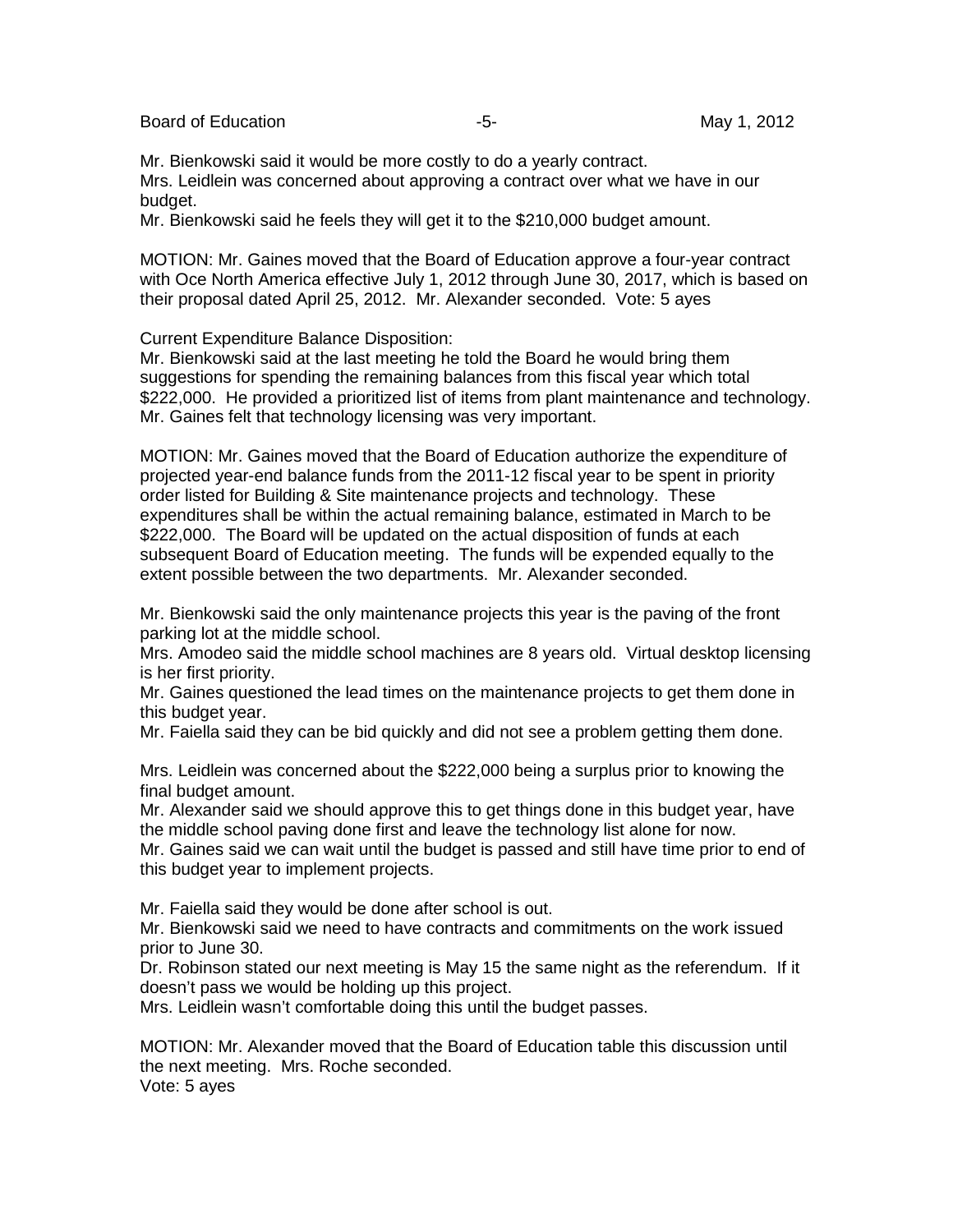Board of Education **Container Container Container Container Container Container Container May 1, 2012** 

School Messenger Account:

Mrs. Leidlein asked if the Board would like their own account to send information separately.

Mr. Gaines feels there are times a town side communication system would be good. He asked what controls there would be.

Mr. Alexander asked if there would be a cost.

Mrs. Amodeo said the cost would be an additional \$100 per year per person.

Mr. Gaines asked how often this would be used.

Mrs. Leidlein said not very often. It would be more a form of convenience and a way to expedite matters.

Dr. Robinson supported this because there are times there is a delay for her to send out information.

MOTION: Mrs. Roche moved that the Board Chair School messenger account be set up. Mr. Vouros seconded. Vote: 5 ayes

Mr. Alexander stated that if Board members disagree with any communication from that they can speak to it at a Board meeting. Also, anything sent out should be mentioned at a Board meeting.

Mrs. Leidlein said she would also send the message to the Board members. Vote: 5 ayes

Review of Director of Pupil Services Hiring Plan:

Dr. Robinson said Dr. Regan's position is under the administrators' contract. She went over the process outline (see attached).

Mr. Vouros suggested that another educator be involved in the prescreening along with Dr. Gejda and Mrs. Libby. He would also like to be on the interview committee and suggested that someone from the middle school be on also.

Mrs. Roche asked when Dr. Robinson needed to know which Board members would be involved to which she said prior to June 11.

Mr. Alexander feels other Board members should be involved in this discussion. Mrs. Roche asked to send the timeline to the Board members and attach it to the minutes.

# Technology Plan:

Mr. Alexander said this report needs to be submitted to the State every 3 years. Mrs. Amodeo spoke about the technology committee and that the plan needs to be to the State by June 15. The goals have changed but the plan is predominantly the same. It makes each district look at what they are doing and set goals.

Dr. Gejda said we are required to see that students who reach  $8<sup>th</sup>$  grade are technologically proficient. Our strategic plan is also connected with students having access to technology.

MOTION: Mr. Alexander moved that the Board of Education accept the district technology plan to be forwarded to the State of Connecticut. Mr. Gaines seconded. Vote: 5 ayes

Nurses Contract:

Dr. Robinson this moves the two existing positions to FTE status.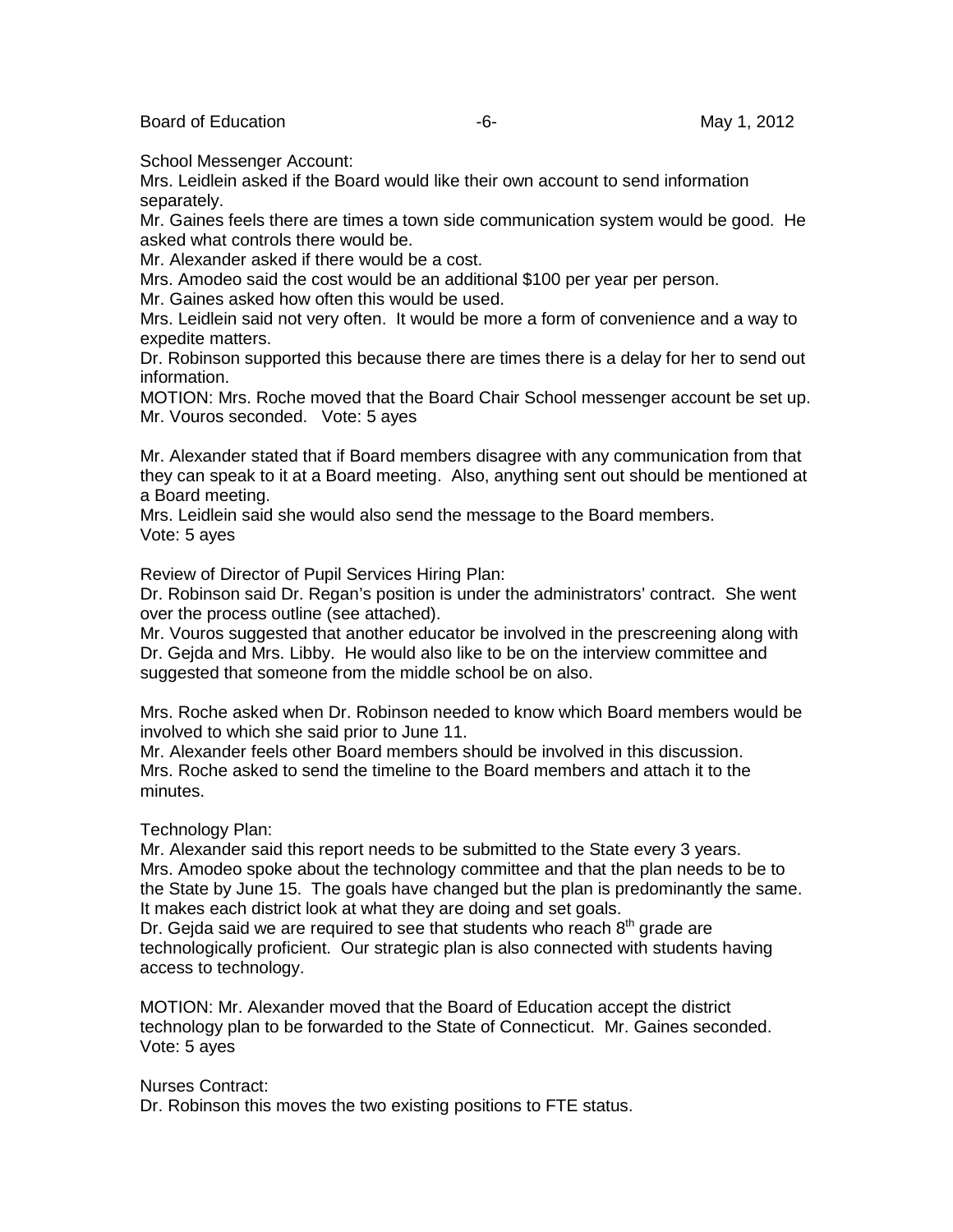Board of Education **Contract Contract Contract Contract Contract Contract Contract Contract Contract Contract Contract Contract Contract Contract Contract Contract Contract Contract Contract Contract Contract Contract Cont** 

MOTION: Mr. Gaines moved that the Board of Education approve the hiring of two school nurses to fill the IEP requirements. Mr. Alexander seconded.

Dr. Robinson said both are unique positions that exist in contracted services. The nurse at Head O'Meadow will replace a contracted nurse. It's less expensive to have our own nurses.

Mr. Gaines would like to know what the contracted services costs are.

Dr. Robinson said it is less expensive to have our own.

Mrs. Leidlein asked for the cost of benefits and that we would wait until we can get the cost comparisons.

MOTION: Mrs. Roche moved to table the discussion for the two nursing positions. Mr. Alexander seconded. Vote: 5 ayes

Mrs. Leidlein asked that during public participation any reference to an individual or program not be made. Speak generally with no discussion of personnel items.

### Item 6 – Public Participation

Gerry Crean, owner of Aztec, 17 Turnberry Road, Wallingford, CT, said there were inaccuracies regarding service costs. He had an email when this was asked and acknowledged that there was no cost for the Uniflow Project which gives a savings of \$10,000. We had requested a meeting to discuss this bid. The \$49,000 is becoming a part of the next finance section of this contract. He feels the Board should put forth a motion to reopen this item to discuss options. Uniflow is a software product to track print volume. We are proposing Cannon equipment which is owned by OCE.

Kinga Walsh, 21 Horseshoe Ridge Road, said that regarding bullying there is a focus on the athletic department but whatever is decided it should be for all of the students. Any teacher should go through the same training. Regarding combining Reed and St. Rose on the same bus, she is also concerned that her  $5<sup>th</sup>$  grader daughter is getting on the bus with  $8<sup>th</sup>$  graders but she believes the principals will do the right thing.

Jennifer Sims, 78 Possum Ridge, asked how many students will be on the buses from St. Rose and Reed. It should be broken down by grade levels and is concerned with language on the bus.

James Walsh, 3 North Branch Road, asked if cameras on the bus also had sound. Mrs. Roche said the video with sound would be available for 30 days. The will be located in the front and on the side of the buses. Dr. Epple said she would also work with Mary Maloney.

Alice Mascher, 75 Marlin Road, inquired about the BOE meetings not being available on Channel 17.

Mrs. Leidlein said they are all on the town website.

Mr**.** Gaines added pending litigation to executive session.

MOTION: Mr. Gaines moved to go into executive session for the evaluation of the Superintendent and pending litigation and invited Dr. Robinson. Mr. Alexander seconded. Vote: 5 ayes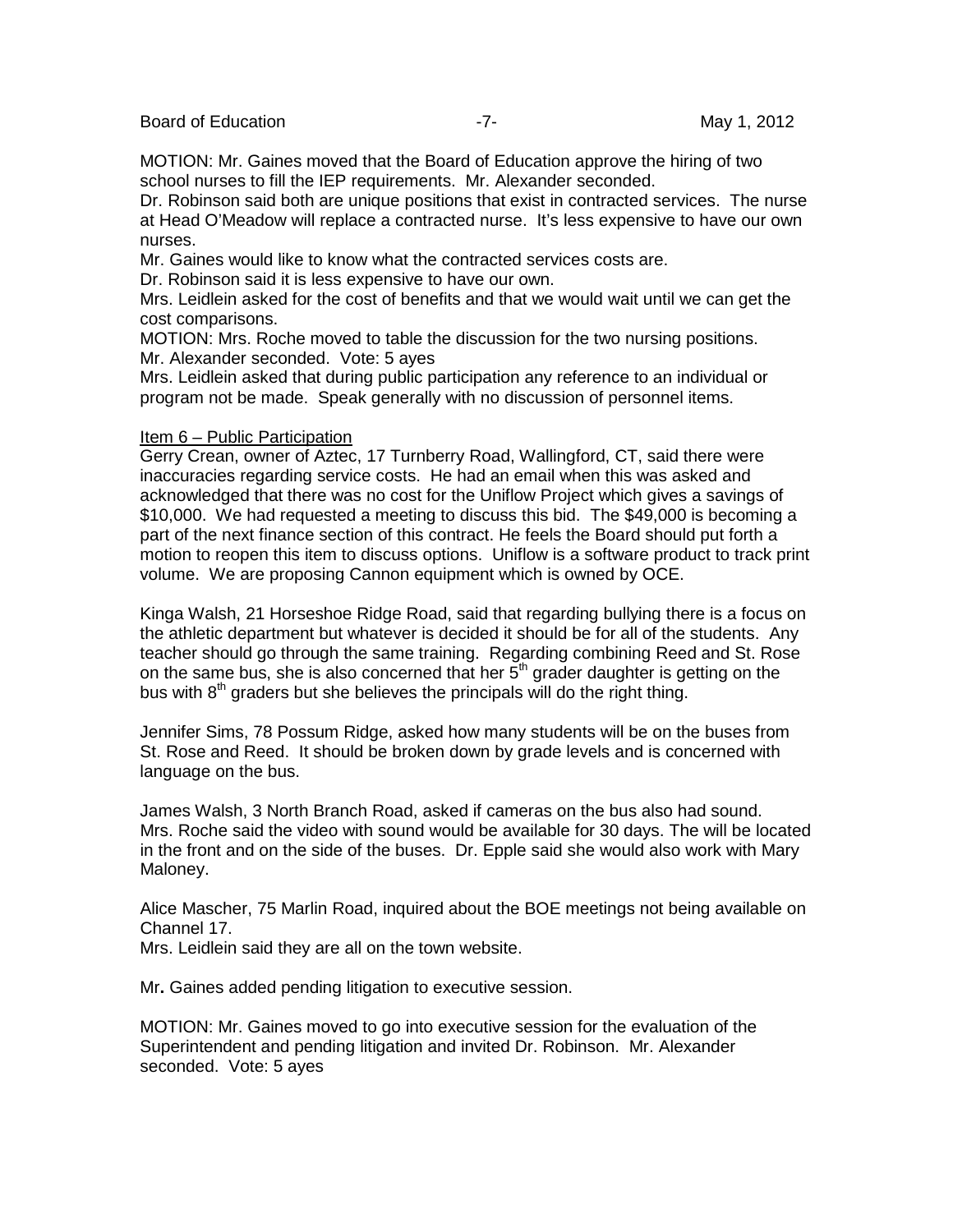Item 7 - Executive Session

Item 8 – Public Session for Vote – no vote taken MOTION: Mrs. Roche moved to adjourn. Mr. Vouros seconded. Vote: 5 ayes

<u> Item 9 – Adjournment</u> The meeting adjourned at 11:50 p.m.

Respectfully submitted:

\_\_\_\_\_\_\_\_\_\_\_\_\_\_\_\_\_\_\_\_\_\_\_\_\_\_\_\_\_ Debbie Leidlein Chair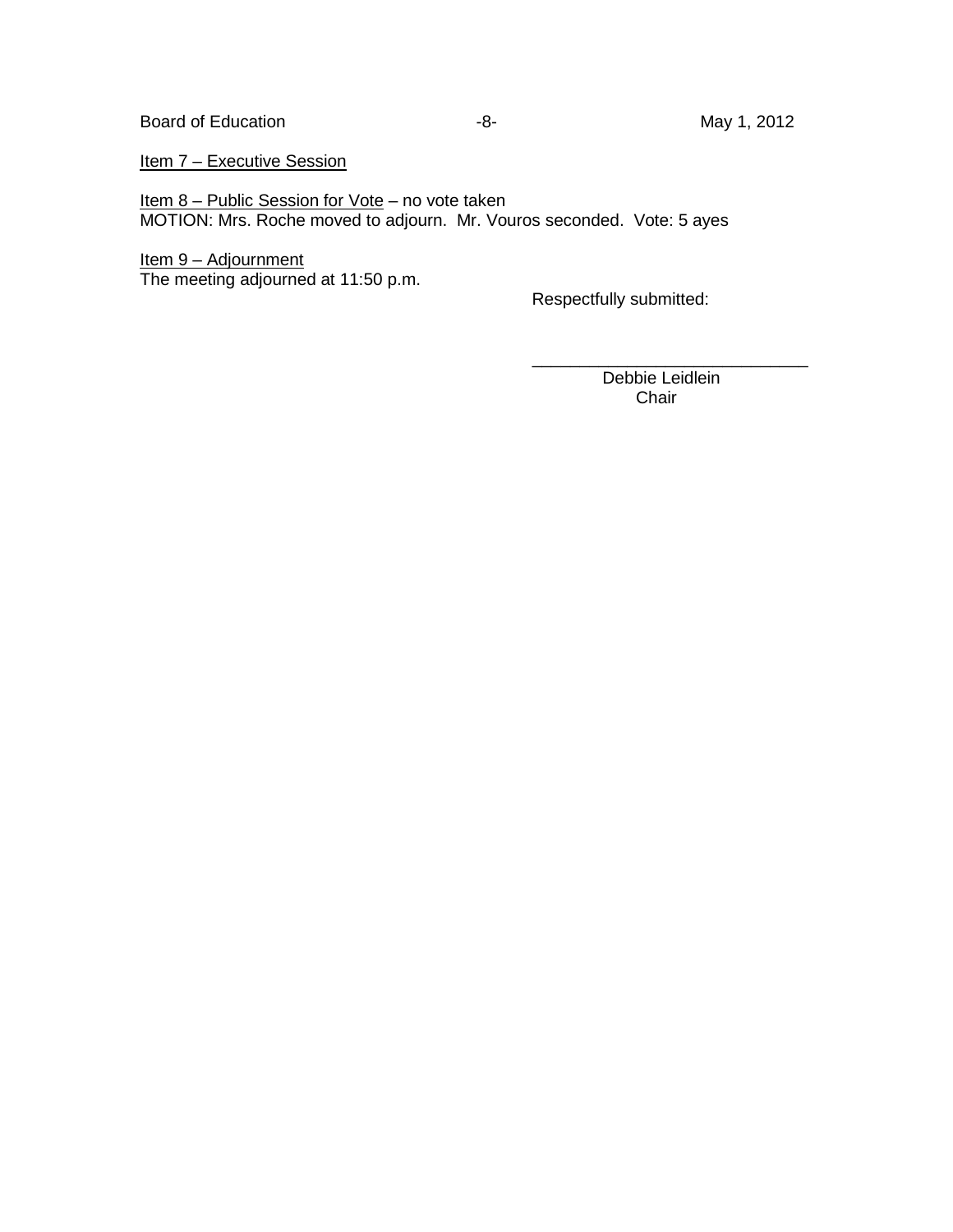# **NEWTOWN PUBLIC SCHOOLS BUSINESS OFFICE 3 PRIMROSE STREET** NEWTOWN, CT 06470

# **MEMORANDUM**

DATE: April 27, 2012

TO: The Board of Education

Ron Bienkowski, Director of Business **FROM:** 

**SUBJECT:** Copier Contract

By newspaper advertisements on April 20, we solicited proposals for an appropriate fleet of digital copy machines for the district. Five companies responded and asked for the RFP specifications. Two proposals were received for consideration on April 25, the due date.

After review of the proposals received from Aztec and Océ, it appears an award to Océ, our current provider, is in order and recommended for Board approval.

 $RB:bb$ Attachment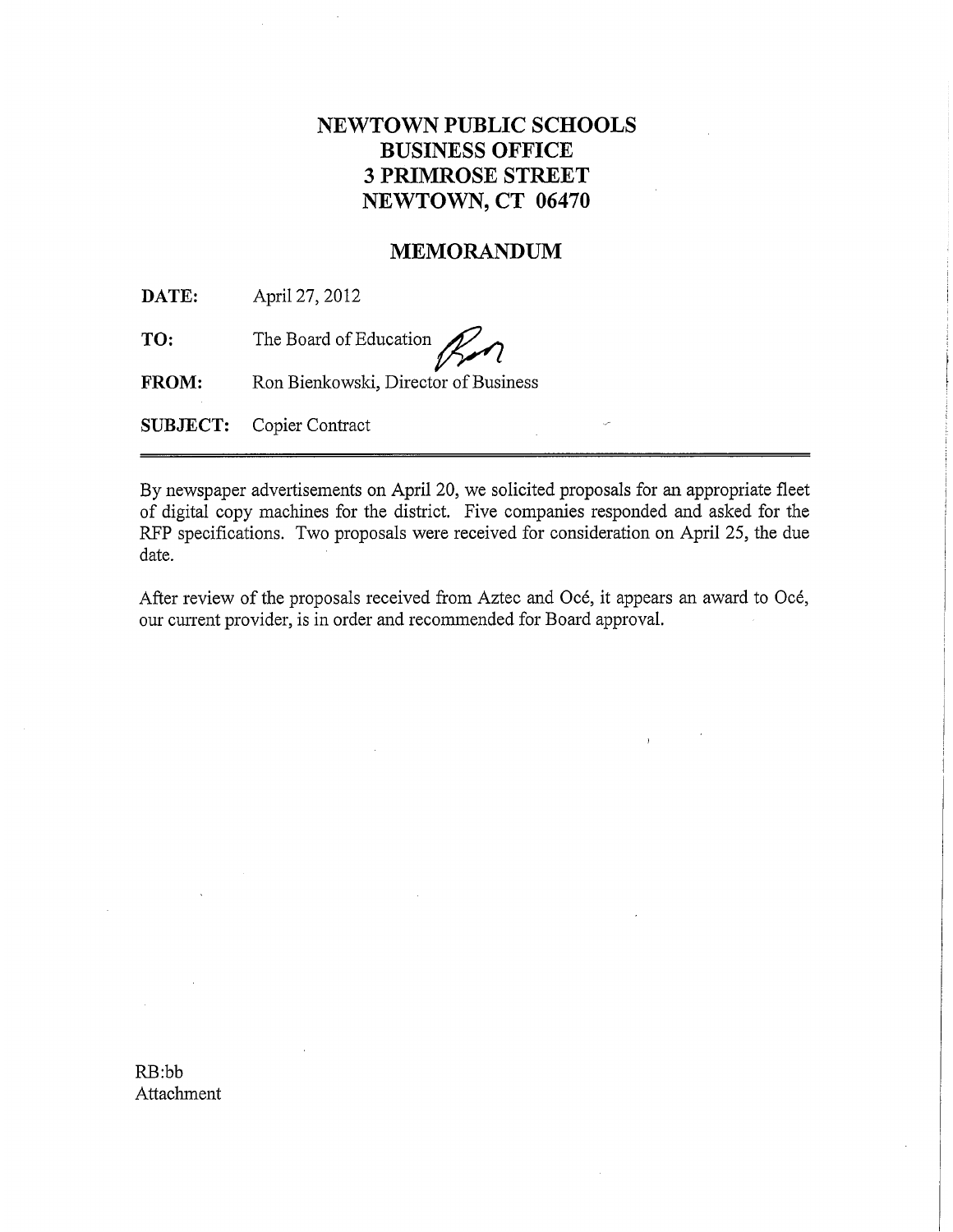# **RFP COST COMPARISONS**

|              |                                                         | <b>YEAR 1</b>                      | YEAR 2                             | YEAR 3                             | YEAR 4                             | <b>CONTRACT</b><br><b>TOTAL</b>    |
|--------------|---------------------------------------------------------|------------------------------------|------------------------------------|------------------------------------|------------------------------------|------------------------------------|
| <b>AZTEC</b> | CATEGORY 1& 2 COMBINED TOTAL                            | \$213,964                          | \$213,964                          | \$213,964                          | \$213,964                          | \$855,856                          |
| <b>OCE</b>   | <b>CATEGORY 1</b><br><b>CATEGORY 2</b><br><b>TOTALS</b> | \$196,840<br>\$19,544<br>\$216,384 | \$196,840<br>\$19,544<br>\$216,384 | \$196,840<br>\$19,544<br>\$216,384 | \$196,840<br>\$19,544<br>\$216,384 | \$787,360<br>\$78,176<br>\$865,536 |
|              | <b>DIFFERENCE</b>                                       | \$2,420                            | \$2,420                            | \$2,420                            | \$2,420                            | \$9,680                            |

# DEVIATIONS IN RANKING WILL BE EXPLAINED AT THE BOARD MEETING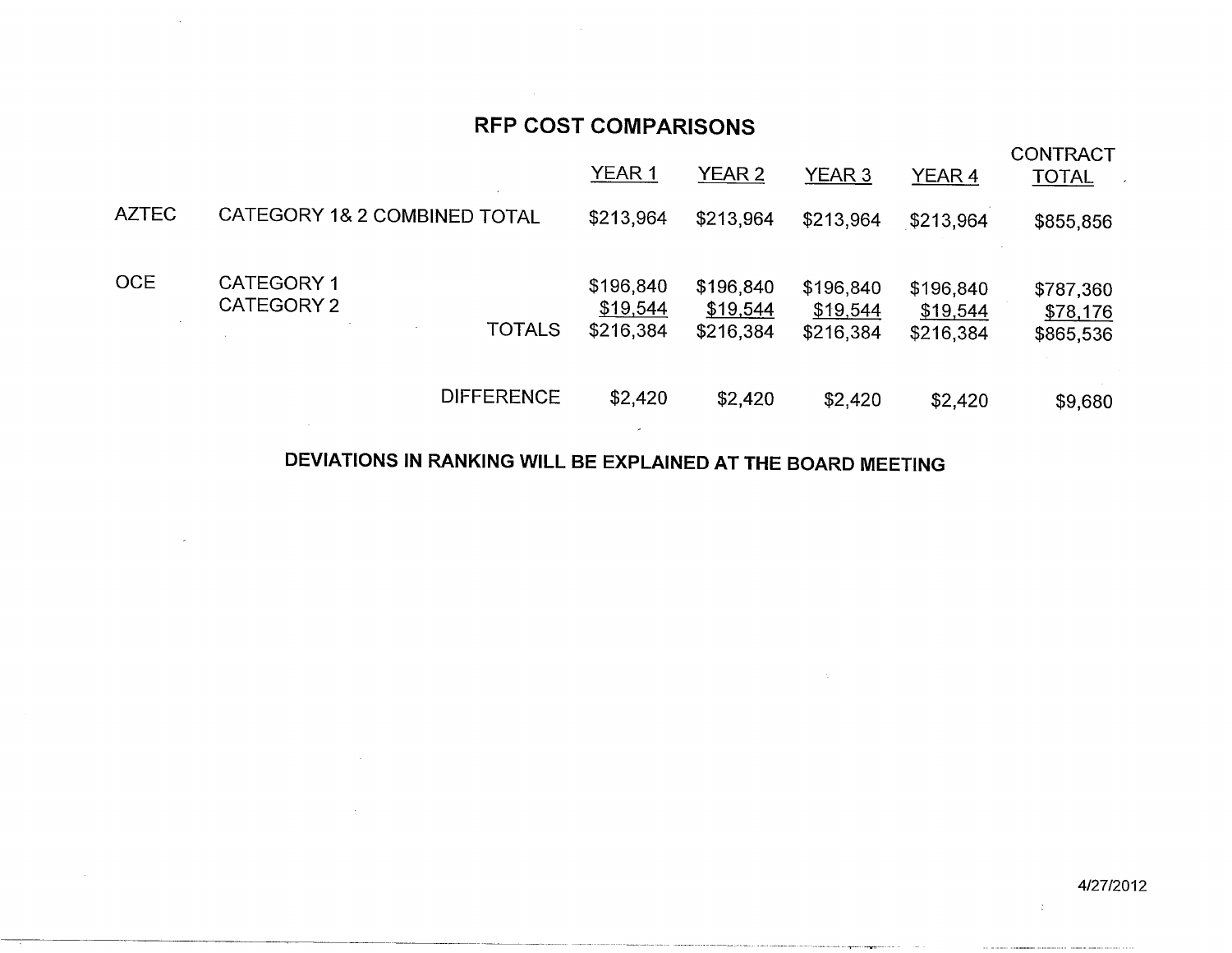# **NEWTOWN PUBLIC SCHOOLS BUSINESS OFFICE 3 PRIMROSE STREET** NEWTOWN, CT 06470

# **MEMORANDUM**

DATE: April 27, 2012

TO: The Board of Education

Ron Bienkowski, Director of Business FROM:

**SUBJECT:** Year-End Expenditure Balance

At the last Board meeting I indicated that we needed guidance on how we should plan on using any remaining balances from this fiscal year for the benefit of education.

I had suggested spending on plant maintenance projects and technology and I was directed to present priorities for the Board's consideration.

Attached is the project list, with priorities assigned, that was cut from next year's budget. Following that is a technology recommendation.

Any selected items will need lead time to plan so it is appropriate to make decisions now.

 $RB:bb$ Attachments

Copy: Janet Robinson, Superintendent of Schools Gino Faiella, Director of Facilities Carmella Amodeo, Director of Technology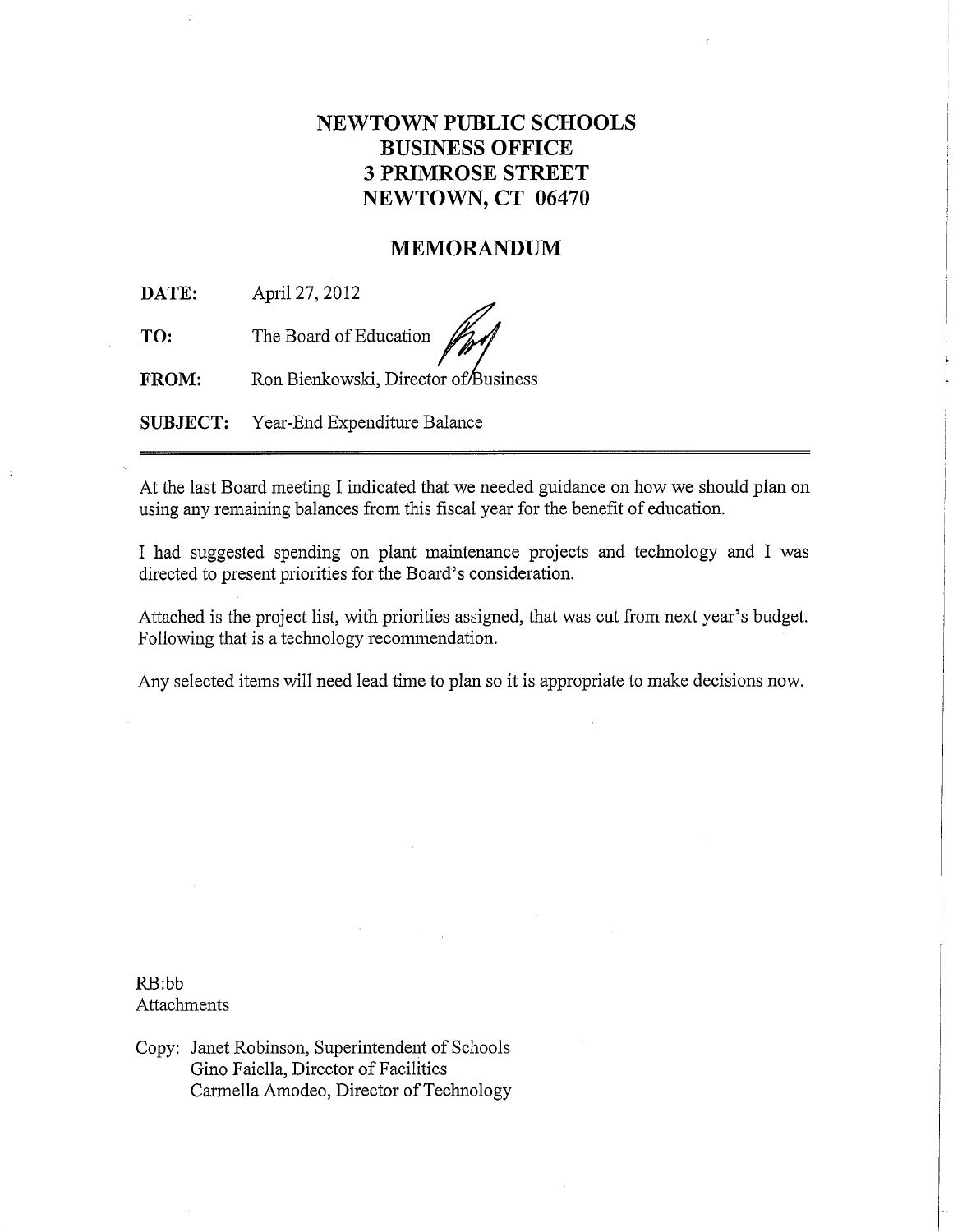#### NEWTOWN PUBLIC SCHOOLS NEWTOWN, CONNECTICUT

 $\alpha$  ,  $\alpha$  ,  $\beta$  ,  $\beta$ 

#### PLANT OPERATIONS & MAINTENANCE

#### $\it SELECTED\,DETALS$

### 450 - BUILDING & SITE MAINTENANCE PROJECTS

|              | <b>HAWLEY SCHOOL</b>                                                                          |                  | 27,500 TOTAL 450 - BUILDING & SITE MAINTENANCE<br>PROJECTS FOR 2012-13 |                    |  |
|--------------|-----------------------------------------------------------------------------------------------|------------------|------------------------------------------------------------------------|--------------------|--|
| $\mathbf{2}$ | REPLACE STAIR B MULTIPURPOSE ROOM EGRESS                                                      | 25,000           |                                                                        |                    |  |
|              | INSTALL SECURITY COVERS AT FIRE PULL STATIONS                                                 | 2,500            | <b>HAWLEY SCHOOL</b>                                                   | 27,500             |  |
|              |                                                                                               |                  | <b>SANDY HOOK SCHOOL</b>                                               | 80,000             |  |
|              |                                                                                               |                  | <b>MIDDLE GATE SCHOOL</b>                                              | 35,000             |  |
|              | <b>SANDY HOOK SCHOOL</b>                                                                      | 80,000           | <b>HEAD O' MEADOW SCHOOL</b>                                           | 50,000             |  |
|              |                                                                                               |                  | REED INTERMEDIATE SCHOOL                                               | 25,000             |  |
| 9.           | REPAINT ALL INTERNAL STEEL DOORS & FRAMES                                                     | 28,000           | NEWTOWN MIDDLE SCHOOL<br><b>NEWTOWN HIGH SCHOOL</b>                    | 219,000<br>158,000 |  |
| 12           | ELECTRICAL UPGRADE AND UPS TO SUPPORT PHONE SYSTEM<br>CARPET/FLOORING REPLACEMENT PROGRAM     | 22,000<br>20,000 | <b>SYSTEM WIDE</b>                                                     | $\mathbf{o}$       |  |
| 10           | REPLACE CABINETS & COUNTERS IN CLASSROOMS - PHASE I                                           | 10,000           |                                                                        |                    |  |
|              |                                                                                               |                  |                                                                        |                    |  |
|              |                                                                                               |                  | <b>TOTAL ALL LOCATIONS</b>                                             | 594,500            |  |
|              | <b>MIDDLE GATE SCHOOL</b>                                                                     | 35,000           |                                                                        |                    |  |
|              |                                                                                               |                  | Board Cut                                                              | (498,000)          |  |
|              | CARPET/FLOORING REPLACEMENT PROGRAM                                                           | 20,000           |                                                                        |                    |  |
|              | REPLACE CEILINGS IN MAIN OFFICE, LIBRARY & REAR HALL                                          | 15,000           | Remaining 12-13                                                        | 96,500             |  |
|              |                                                                                               |                  |                                                                        |                    |  |
|              | <b>HEAD O' MEADOW SCHOOL</b>                                                                  | 50,000           |                                                                        |                    |  |
|              |                                                                                               |                  |                                                                        |                    |  |
|              | 8   REPAINT EXTERIOR DOORS, FRAMES, WINDOW FRAMES                                             | 20,000           |                                                                        |                    |  |
|              | INSTALL ACCESS TO REAR BUILDING - STONE DRIVE                                                 | 15,000           |                                                                        |                    |  |
| 6            | REPLACE SIDEWALKS AT FRONT ISLAND                                                             | 15,000           |                                                                        |                    |  |
|              |                                                                                               |                  |                                                                        |                    |  |
|              | <b>REED INTERMEDIATE SCHOOL</b>                                                               | 25,000           |                                                                        |                    |  |
|              |                                                                                               |                  |                                                                        |                    |  |
|              | REPAINT LOWER LEVEL LOCKERS                                                                   | 25,000           |                                                                        |                    |  |
|              |                                                                                               |                  |                                                                        |                    |  |
|              | <b>NEWTOWN MIDDLE SCHOOL</b>                                                                  | 219,000          |                                                                        |                    |  |
|              |                                                                                               |                  |                                                                        |                    |  |
|              | PAVE FRONT PARKING LOT/REAR ACCESS ROAD                                                       | 110,000          | 96,500 2012-13 Budgeted remaining                                      |                    |  |
|              | CARPET/FLOORING REPLACEMENT PROGRAM                                                           | 30,000           |                                                                        |                    |  |
|              | REPLACE CONCRETE STAIRS AT C WING                                                             | 30,000           |                                                                        |                    |  |
|              | UPGRADE BATHROOMS IN WING A, 2ND FLOOR                                                        | 25,000           |                                                                        |                    |  |
| 1            | <b>STRIP &amp; REFINISH A GYM FLOOR TO BLEND REPAIR</b><br>INSTALL SOUND SYSTEM IN AUDITORIUM | 14,000<br>10,000 |                                                                        |                    |  |
|              |                                                                                               |                  |                                                                        |                    |  |
|              |                                                                                               |                  |                                                                        |                    |  |
|              | <b>NEWTOWN HIGH SCHOOL</b>                                                                    | 158,000          |                                                                        |                    |  |
|              |                                                                                               |                  |                                                                        |                    |  |
|              | VISITOR BLEACHERS - FINAL PHASE<br>11 UPGRADE SOUND SYSTEM FOR AUDITORIUM - PHASE I           | 45,000           |                                                                        |                    |  |
|              | REPLACE EXISTING UPS FOR DATA CENTER - CRITICAL SYSTEM                                        | 45,000<br>38,000 |                                                                        |                    |  |
| 4<br>5       | CONNECT CULINARY REFRIGERATION TO GENERATOR                                                   | 30,000           |                                                                        |                    |  |
|              |                                                                                               |                  |                                                                        |                    |  |
|              |                                                                                               |                  |                                                                        |                    |  |
|              | <b>SYSTEM WIDE</b>                                                                            | o                |                                                                        |                    |  |
|              |                                                                                               |                  |                                                                        |                    |  |
|              |                                                                                               |                  |                                                                        |                    |  |
|              | <b>TOTAL</b>                                                                                  | 302,000          |                                                                        |                    |  |

 $\mathcal{A}^{\pm}$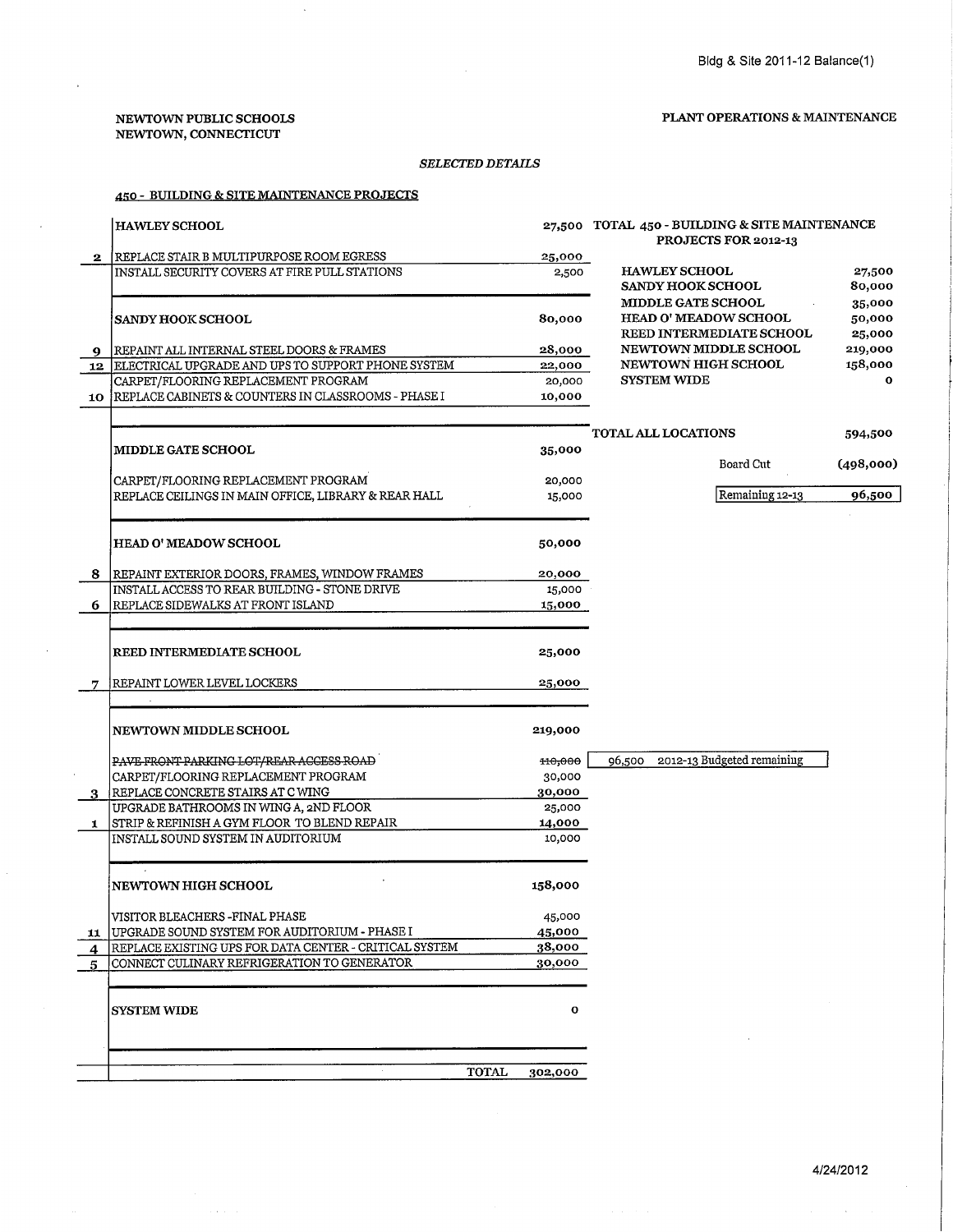# Newtown Public Schools **Technology Department**

# Prioitized Technology Request for 2012-2011 dollars

| 1  | Licensing for Virtual desktops for NMS                                                                                                                                    | \$35,800.00  |
|----|---------------------------------------------------------------------------------------------------------------------------------------------------------------------------|--------------|
|    | ACAD VDI-in-a-box concurrent user<br>200 for NMS to be used by students. Eliminates immediate<br>need to replace obsolete student desktops                                |              |
| 2  | Desktops to replace NMS teacher stations<br>26 needed to complete rollout                                                                                                 | \$20,930.00  |
| З. | Epes move to be hosted by Vendor<br>Eliminates the use of stand alone copies for School activities<br>accounting                                                          | \$1,548.00   |
| 4  | SNAP move to hosted by Vendor -<br>Eliminates need to replace Dell server bought in 2005                                                                                  | \$5,790.00   |
| 5  | Replace 58 obsolete NHS staff laptops                                                                                                                                     | \$57,942.00  |
| 6  | Replace obsolete desktops in two NHS labs                                                                                                                                 | \$41,860.00  |
| 7  | Destiny move to hosted by Vendor<br>Allows server purchased in 2009 to replace another<br>purchased in 2003                                                               | \$999.00     |
| 8  | SHS VoIP - phone system upgrade<br>Continue VoIP roll out in the District - Voicemail system in<br>use with non-VoIP schools is obsolete and no longer serviced<br>by SBC | \$63,438.00  |
| 9  | Desktops to replace SHS teacher stations<br>52 desktops                                                                                                                   | \$41,860.00  |
|    | <b>Total Request</b>                                                                                                                                                      | \$228,307.00 |

\$228,307.00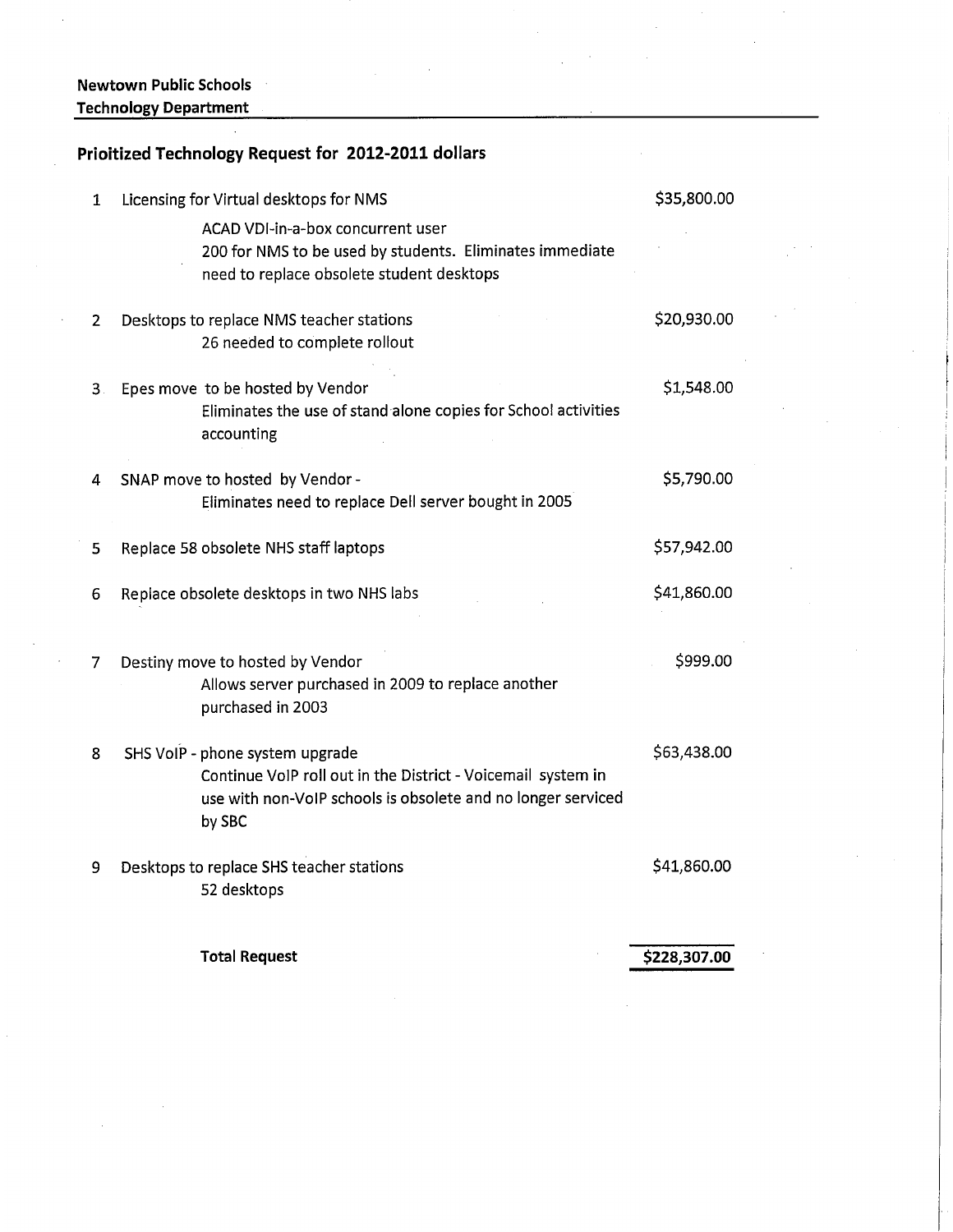# **Summary of District Committee/Special Meetings April 2012**

# **Common Core State Standards Update**

A district team will attended the CAPSS Assistant Superintendent's conference on March 30. The conference focused on implementation of the CCSS and the team will be working on further developing the district plan. On May 25, during the District PLC time, there will be a presentation to all staff on the district work to transition to the Common Core State Standards. Details will be forthcoming.

# **District TEAM Coordinating Committee (TCC)**

Module 5 (Professional Responsibility) is ready to be launched. There are 2 district dates scheduled for facilitated discussions: April 4 and May 14. Please see your building facilitator for further details (K. Hardy, K. Lowell, K. Boettner, A. Blank, S. Ruddock, B. Virgalla, D. Cowden, A. Salvatore, K. Dreger). NEXT year, the plan is for these discussions to take place at the building level and will involve more faculty in the conversation.

# **District Technology Curriculum Committee**

All districts must complete and submit to the State Department of Education a three-year technology plan. Newtown's current plan (2009-2012) can be found at the district web site under "District Reports". The committee completed a draft of the new district technology plan (2012-2015) to be sent to Education Connection for review. The plan will also be reviewed and then adopted by the Board of Education and then sent on to be filed with the State Department of Education by the end of this school year.

# **District Math Committee**

This committee continues to plan for implementation of CCSS. The committee identified specific curricular changes for the upcoming year as well as professional development needed in moving forward over the next three years.

# **Teacher Growth Plan Committee**

The Teacher Growth Committee, chaired by Chip Dumais, reviewed draft documents created by the survey subcommittee and discussed the audiences, content, and feedback analysis of the proposed surveys. The entire group will be "rotating" their subcommittee responsibilities to read and review the work of the other subcommittees. It is the intention of the committee to have drafts of all documents completed this spring for review by other constituencies, professional development for evaluators over the summer to ensure consistency and coherency in the application of the plan, and a full pilot in the fall. (submitted by C. Dumais)

# **District Literacy Committee**

The DLC is reading and discussing Navigating the English Language Arts Common Core State Standards (Peery, Wiggs, Piercy, Lassiter, Cebelak). Members of this committee have also been working on developing parent guides to the district writing program. The complete guides are available online and brochures about those guides were distributed at parent conferences for grades K-8.

# **Strategic Planning Teaching and Learning Subcommittee**

Led by co-chairs Dawn Hochsprung and Jenn Sinal, members of the Teaching and Learning subcommittee for the Strategic Plan, have been meeting in small groups to review and update the work of the original committee. Charged with the task earlier this year, committee members have been researching, discussing and updating the action plan in light of recent mandates. Final recommendations of the subcommittee will be presented to the District Strategic Planning Committee and to the Board of Education. On March 26, the subcommittee reconvened to hear about the progress of each small group in revising the original plan. The topics addressed during the small-group work were summarized and submitted by Dawn Hochsprung and follow on the next page.